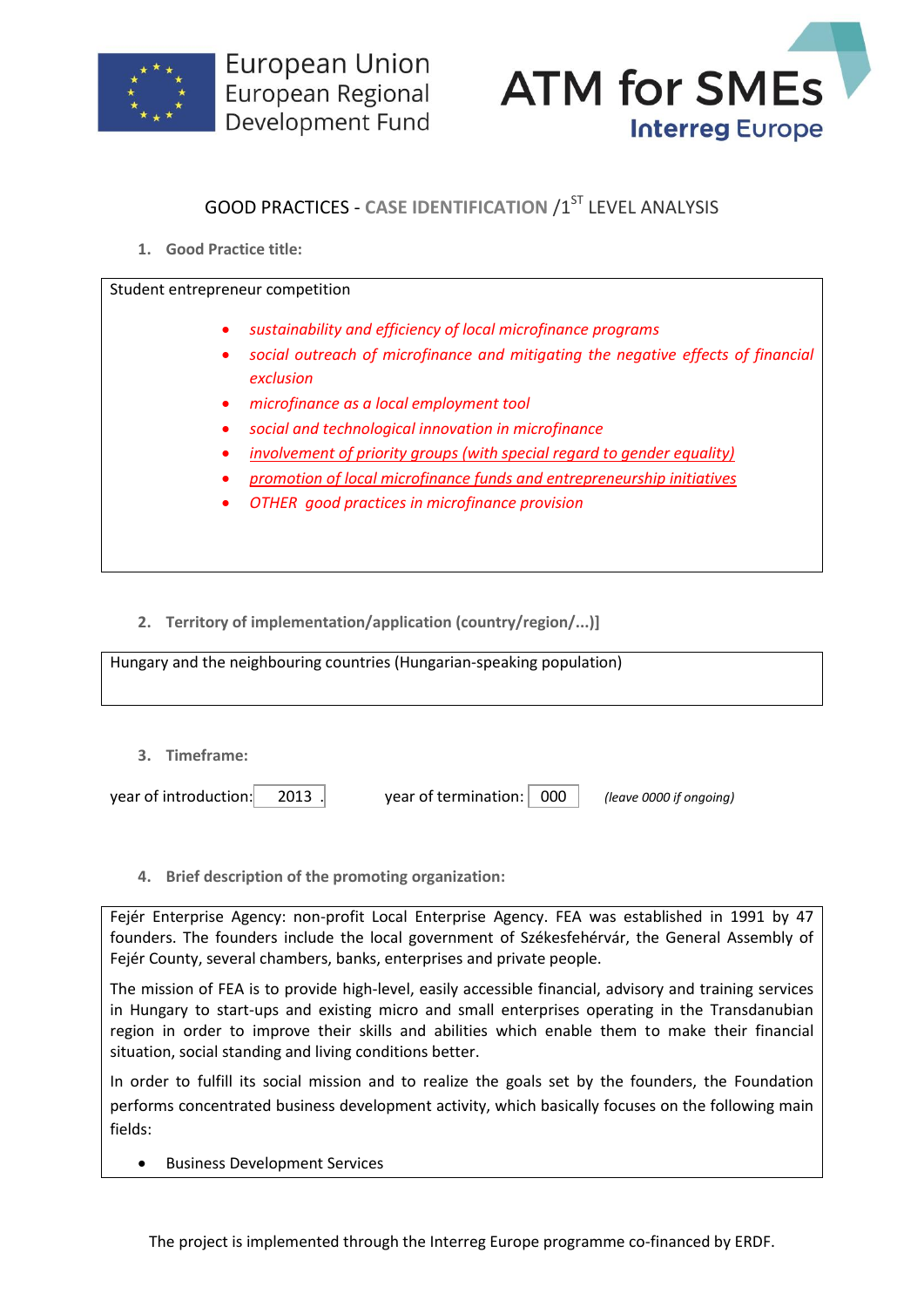



- Training programmes to disseminate entrepreneurial knowledge
- Microcredit programmes to finance enterprises
- **5. Main objective of the initiative:**

The objective is to promote entrepreneurship among students between 14-18 years of age. The participants of the competition get involved in a series of interesting and innovative exercises, e.g. shooting a video about a business idea, simulating a business environment and on-line team games. Thus the competition realizes the "learning by playing" principle, allowing the young students to acquire up-to-date business skills and basic knowledge on entrepreneurship.

**6. Brief explanation of the initiative:**

The competition is organized and managed through the [www.diakvallalkozo.hu](http://www.diakvallalkozo.hu/) website. The contestants apply and upload their portfolio on-line. Part of the final round is run on-line and the judging system is also managed through the website.

**7. Target group and measures to involve the target group:**

Students of high schools and vocational institutions (secondary education). The competition is anticipated by a campaign in all of the high schools nation-wide: the students receive the call for application on-line, with the conditions of the competition and the prizes.

**8. Innovativeness:**

The innovative feature of the competition:

- partly managed on-line through the Credinfo system
- interactive and virtual extercises, simulation of a business environment and video of an innovative business idea
- active involvement of the target group
- widely acclaimed and recognized initiative (supported by schools, municipalities, foundations…)
- **9. Outcomes:**

The project is implemented through the Interreg Europe programme co-financed by ERDF.